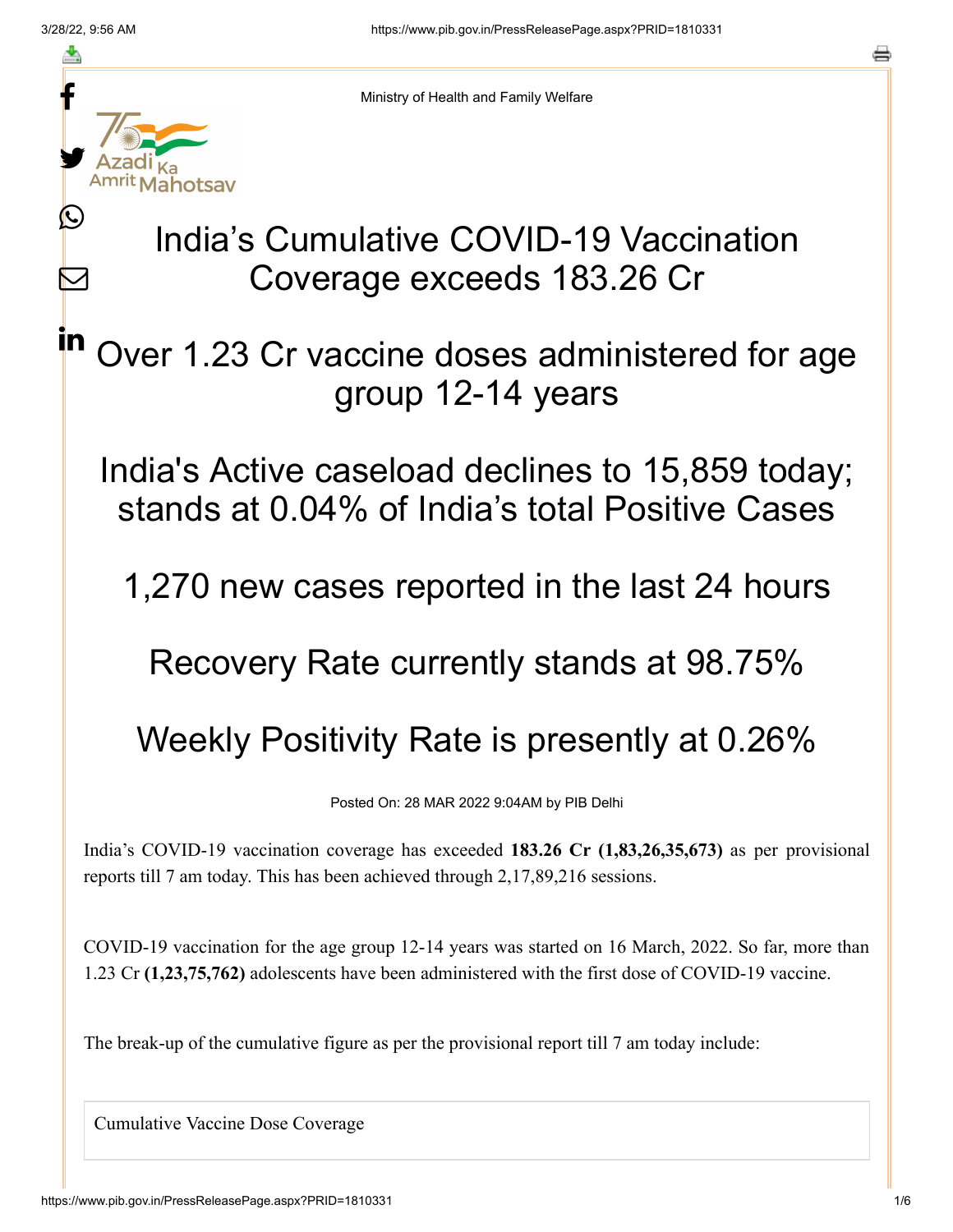| f                  | <b>HCWs</b>            | 1 <sup>st</sup> Dose   | 10403486       |
|--------------------|------------------------|------------------------|----------------|
| $\bf \Omega$<br>in |                        | $2nd$ Dose             | 9996574        |
|                    |                        | <b>Precaution Dose</b> | 4424002        |
|                    | <b>FLWs</b>            | $1st$ Dose             | 18412826       |
|                    |                        | $2nd$ Dose             | 17502040       |
|                    |                        | <b>Precaution Dose</b> | 6799364        |
|                    | Age Group 12-14 years  | $1st$ Dose             | 12375762       |
|                    | Age Group 15-18 years  | $1st$ Dose             | 56833999       |
|                    |                        | $2nd$ Dose             | 37248743       |
|                    | Age Group 18-44 years  | $1st$ Dose             | 554304688      |
|                    |                        | $2nd$ Dose             | 463667842      |
|                    | Age Group 45-59 years  | 1 <sup>st</sup> Dose   | 202695826      |
|                    |                        | $2nd$ Dose             | 184801083      |
|                    | Over 60 years          | $1st$ Dose             | 126700974      |
|                    |                        | $2nd$ Dose             | 115111778      |
|                    |                        | <b>Precaution Dose</b> | 11356686       |
|                    | <b>Precaution Dose</b> |                        | 2,25,80,052    |
|                    | Total                  |                        | 1,83,26,35,673 |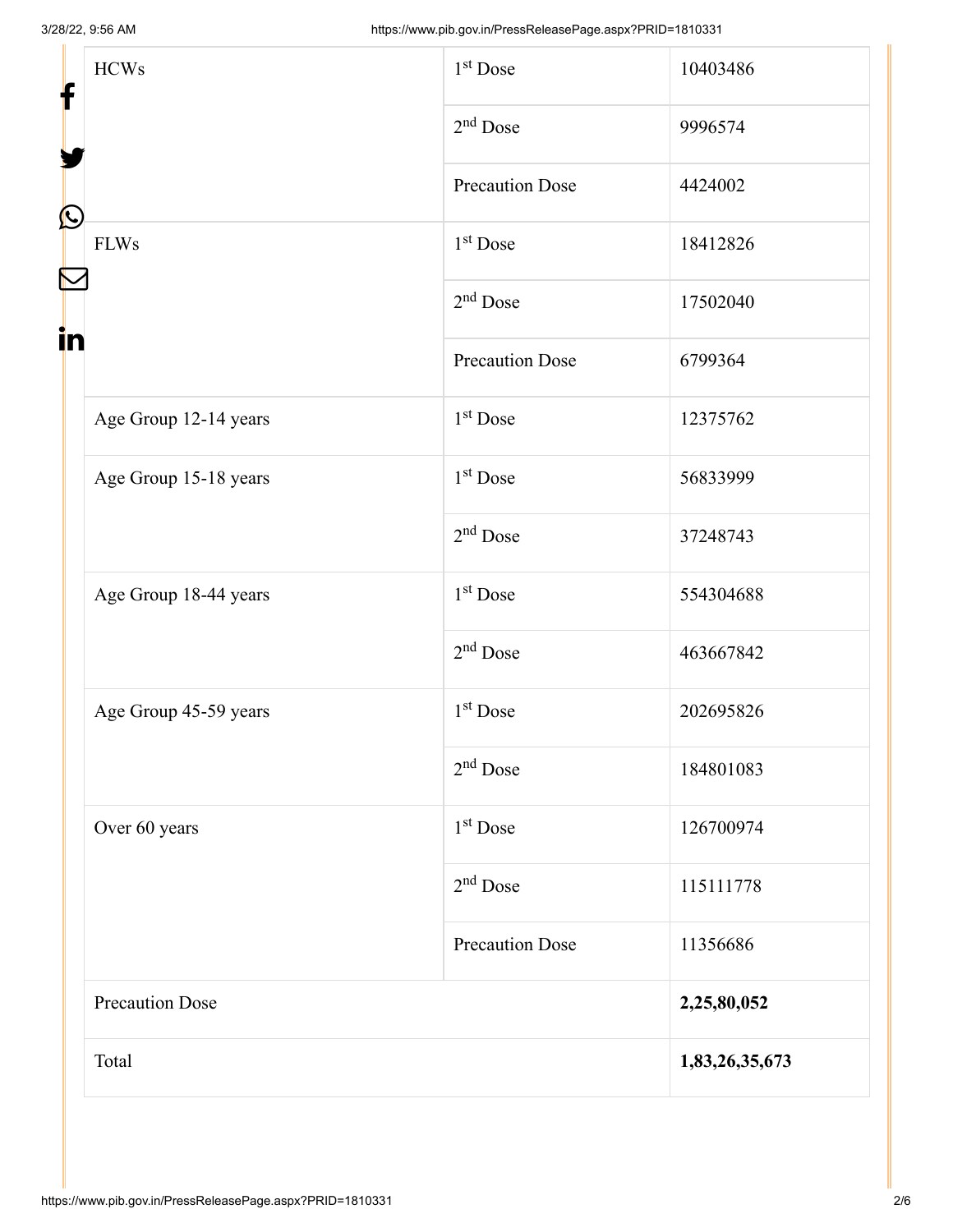Following a continuous downward trend, India's Active Caseload has declined to **15,859** today**,** constituting **0.04%** of the country's total Positive Cases**.**



Consequently, India's recovery rate stands at **98.75%. 1,567** patients have recovered in the last 24 hours and the cumulative tally of recovered patients (since the beginning of the pandemic) is now at **4,24,83,829.**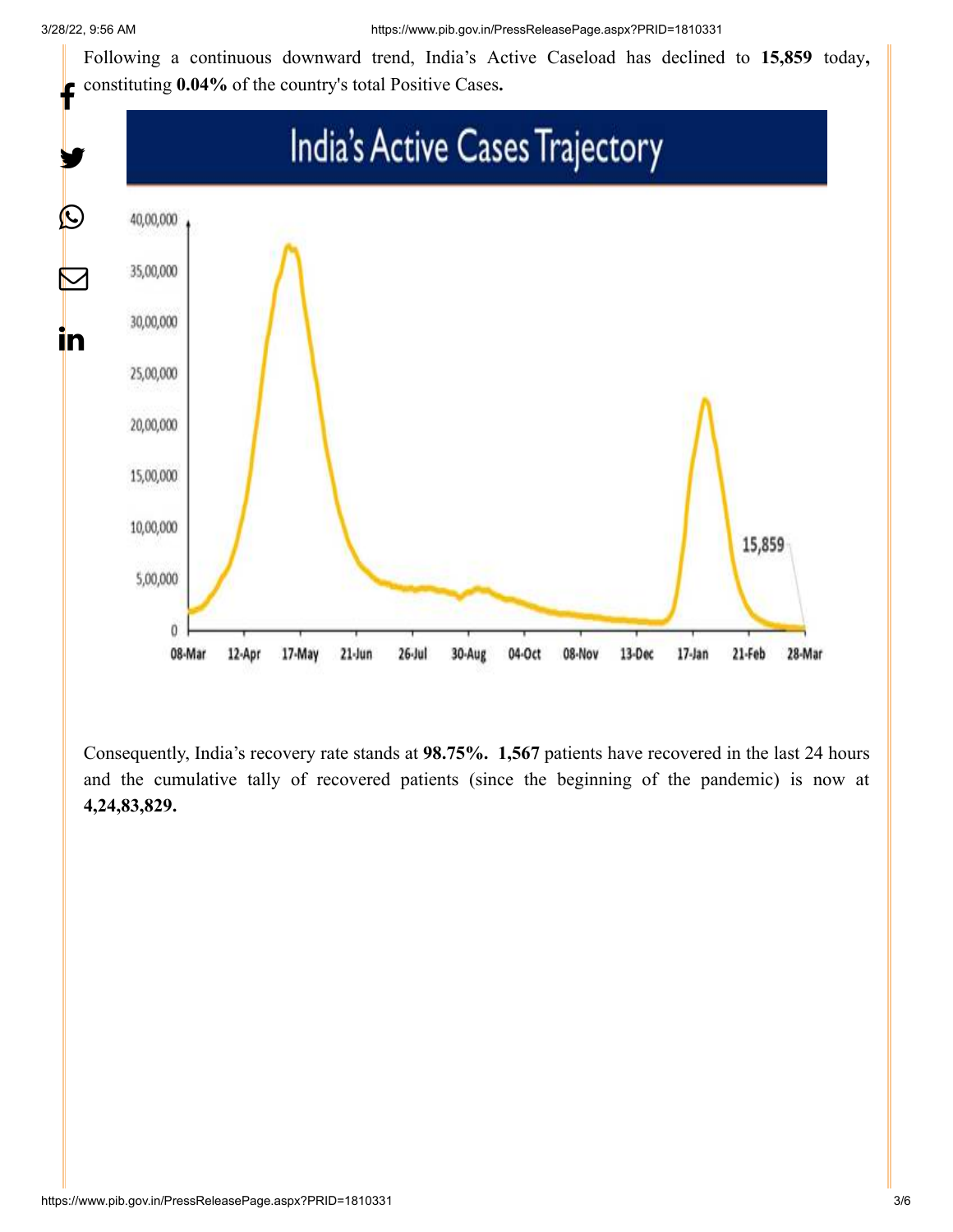3/28/22, 9:56 AM https://www.pib.gov.in/PressReleasePage.aspx?PRID=1810331



#### **1,270 new cases** were reported in the last 24 hours.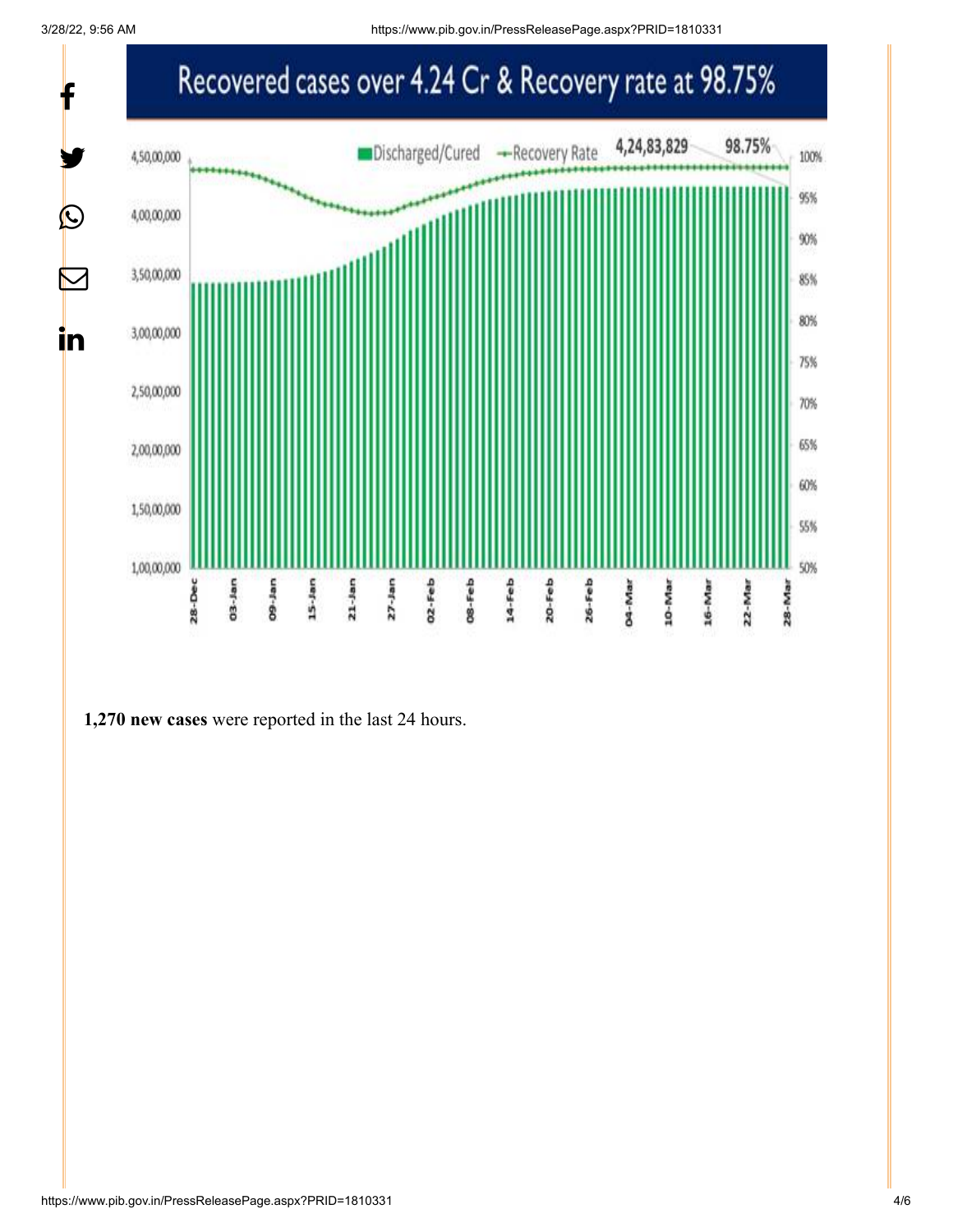

The last 24 hours saw a total of **4,32,389** COVID-19 tests being conducted. India has so far conducted over **78.73 Cr (78,73,55,354)** cumulative tests.

There has been a sustained fall in the weekly and daily Positivity Rates too. **Weekly Positivity Rate** in the country currently **stands at 0.26%** and the **Daily Positivity rate is also reported to be 0.29%.**